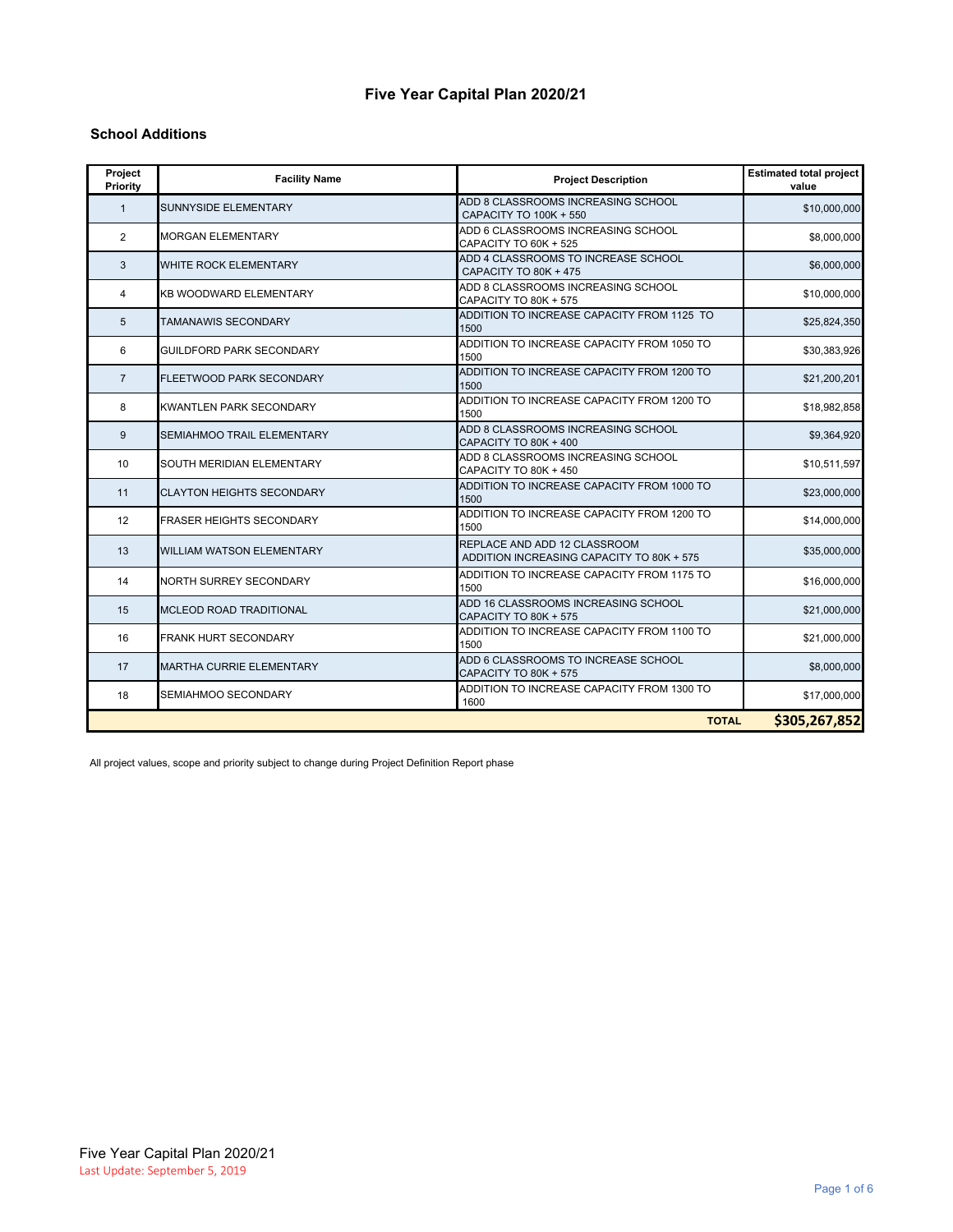### **New School**

| Project<br>Priority | <b>Facility Name</b>                      | <b>Project Description</b>                                                | <b>Estimated total project</b><br>value |
|---------------------|-------------------------------------------|---------------------------------------------------------------------------|-----------------------------------------|
| $\mathbf{1}$        | SUNNYSIDE HEIGHTS AREA ELEMENTARY         | 80K + 575 ELEMENTARY SCHOOL                                               | \$35,000,000                            |
| 2                   | NEW SOUTH NEWTON AREA ELEMENTARY          | 80K + 575 ELEMENTARY SCHOOL                                               | \$35,000,000                            |
| 3                   | NEW DART'S HILL ELEMENTARY                | 80K + 575 ELEMENTARY SCHOOL                                               | \$31,000,000                            |
| 4                   | <b>REDWOOD HEIGHTS AREA ELEMENTARY</b>    | 80K + 575 ELEMENTARY SCHOOL                                               | \$42,627,609                            |
| 5                   | <b>SOUTH PORT KELLS ELEMENTARY</b>        | 80K + 525 ELEMENTARY SCHOOL                                               | \$42,627,609                            |
| 6                   | NEWTON AREA SECONDARY                     | 1200 CAPACITY SECONDARY SCHOOL                                            | \$111,225,231                           |
| $\overline{7}$      | <b>CLAYTON ELEMENTARY</b>                 | REPLACE AND ADD 18 CLASSROOM<br>ADDITION INCREASING CAPACITY TO 80K + 525 | \$40,618,107                            |
| 8                   | <b>GRANDVIEW HEIGHTS ELEMENTARY</b>       | REPLACE AND ADD 8 CLASSROOM<br>ADDITION INCREASING CAPACITY TO 80K + 525  | \$42,102,148                            |
| 9                   | NEW PACIFIC/ SUNNYSIDE HEIGHTS ELEMENTARY | 80K + 575 ELEMENTARY SCHOOL                                               | \$31,000,000                            |
| 10                  | NEW SOUTH PORT KELLS SECONDARY            | 1000 CAPACITY SECONDARY SCHOOL                                            | \$91,000,000                            |
| 11                  | <b>ABBEY RIDGE ELEMENTARY</b>             | 40K + 300 ELEMENTARY SCHOOL                                               | \$25,000,000                            |
|                     | <b>TOTAL</b><br>\$527,200,704             |                                                                           |                                         |

All project values, scope and priority subject to change during Project Definition Report phase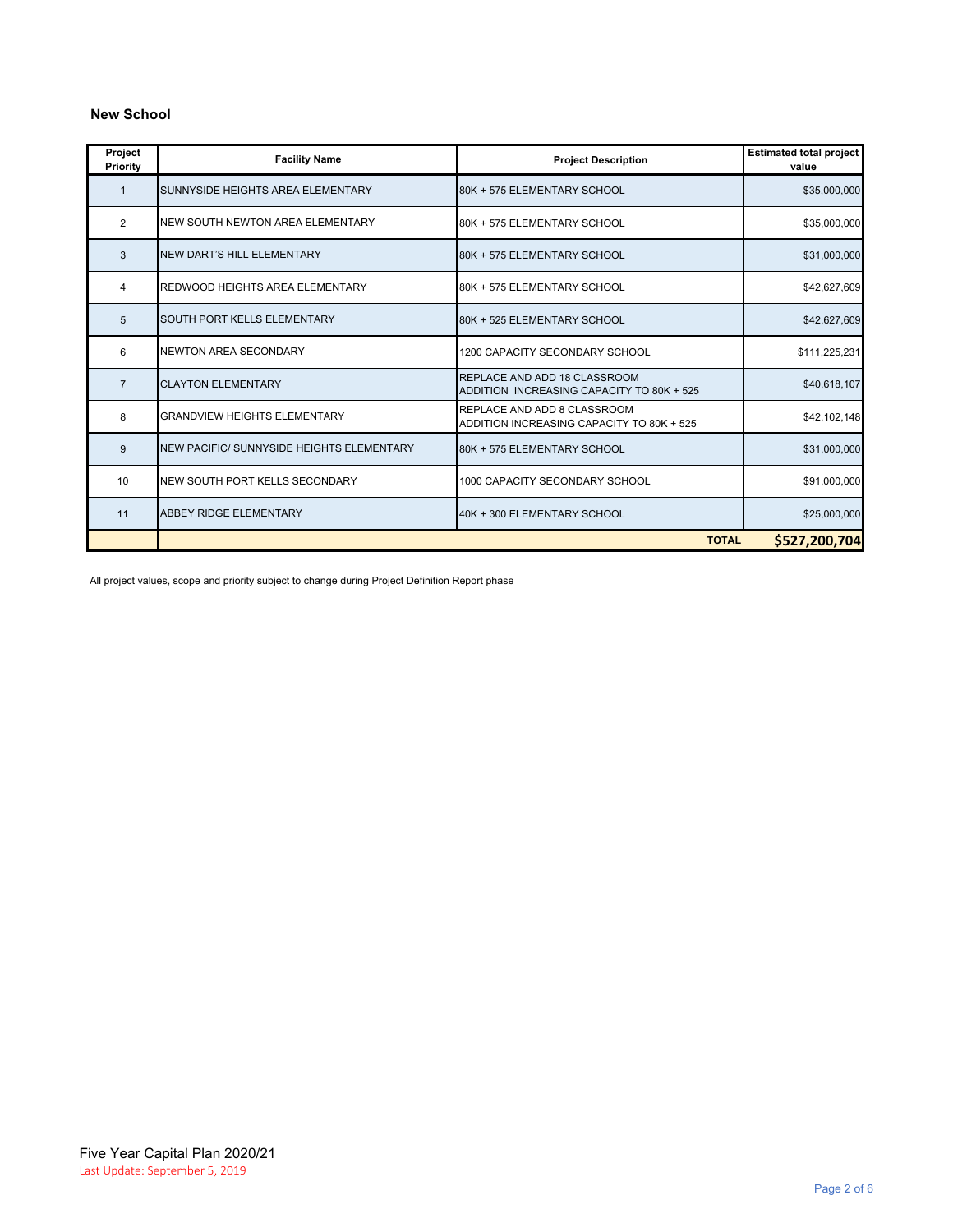#### **Site Acquisition**

| Project<br>Priority | <b>Facility Name</b>                                             | <b>Project Description</b>                                           | <b>Estimated total project</b><br>value |
|---------------------|------------------------------------------------------------------|----------------------------------------------------------------------|-----------------------------------------|
| $\mathbf{1}$        | SITE ACQUISITION SOUTH NEWTON ELEMENTARY                         | 3 HA SITE FOR FUTURE 80K + 575<br><b>ELEMENTARY</b>                  | \$17,500,000                            |
| 2                   | SITE ACQUISITION REDWOOD HEIGHTS ELEMENTARY                      | 4.2 HA SITE FOR FUTURE 80K + 575<br><b>ELEMENTARY</b>                | \$26,500,000                            |
| 3                   | SITE ACQUISITION NEW DART'S HILL ELEMENTARY                      | 3 HA SITE FOR FUTURE 80K+ 575<br><b>ELEMENTARY SCHOOL</b>            | \$18,000,000                            |
| 4                   | SITE ACQUISITION ANNIEDALE/TYNEHEAD                              | 3.3 HA SITE FOR FUTURE 80K + 300<br><b>ELEMENTARY</b>                | \$17,000,000                            |
| 5                   | <b>CLAYTON ELEMENTARY</b>                                        | SITE EXPANSION TO CLAYTON<br>ELEMENTARY SITE 013 (+1.2 HA)           | \$7,000,000                             |
| 6                   | SITE ACQUISITION NEWTON SECONDARY                                | 6 HA SITE FOR FUTURE 1200 SECONDARY                                  | \$23,000,000                            |
| $\overline{7}$      | SITE ACQUISITION FLEETWOOD ELEMENTARY                            | 2.7 HA SITE FOR FUTURE 80K + 525<br><b>ELEMENTARY</b>                | \$20,000,000                            |
| 8                   | <b>GRANDVIEW HEIGHTS ELEMENTARY</b>                              | SITE EXPANSION TO GRANDVIEW HEIGHTS<br>ELEMENTARY SITE 016 (+1.2 HA) | \$5,000,000                             |
| 9                   | SITE ACQUISTION SOUTH PORT KELLS SECONDARY                       | 6 HA SITE FOR FUTURE 1000 SECONDARY                                  | \$34,000,000                            |
| 10                  | SITE ACQUISITION ABBEY RIDGE ELEMENTARY                          | 3 HA for a 80K + 300 ELEMENTARY                                      | \$21,000,000                            |
| 11                  | SITE ACQUISITION PACIFIC/ SUNNYSIDE HEIGHTS<br><b>ELEMENTARY</b> | 3 HA SITE FOR FUTURE 80K + 575<br><b>ELEMENTARY</b>                  | \$18,000,000                            |
|                     |                                                                  | <b>TOTAL</b>                                                         | \$207,000,000                           |

### **School Replacement (REPL)**

| Project<br>Priority | <b>Facility Name</b>           | <b>Project Description</b>                                                                                                       | <b>Estimated total project</b><br>value |
|---------------------|--------------------------------|----------------------------------------------------------------------------------------------------------------------------------|-----------------------------------------|
| <b>HIGH</b>         | <b>MOUNTAINVIEW MONTESSORI</b> | Replace aging modular structure with new 40K + 325 + NLC<br>school building.                                                     | \$24,972,658                            |
| <b>MEDIUM</b>       | <b>RIVERDALE ELEMENTARY</b>    | Replace 59 year old (1961) school with 80K + 400 + NLC<br><b>Elementary School</b>                                               | \$35,000,000                            |
| <b>MEDIUM</b>       | <b>PORT KELLS ELEMENTARY</b>   | Replace 111 year old (1909) school with $80K + 525 + NLC$<br>school. Site expansion may be required to accommodate new<br>school | \$35,000,000                            |
| <b>TOTAL</b>        |                                |                                                                                                                                  | \$94,972,658                            |

All project values, scope and priority subject to change during Project Definition Report phase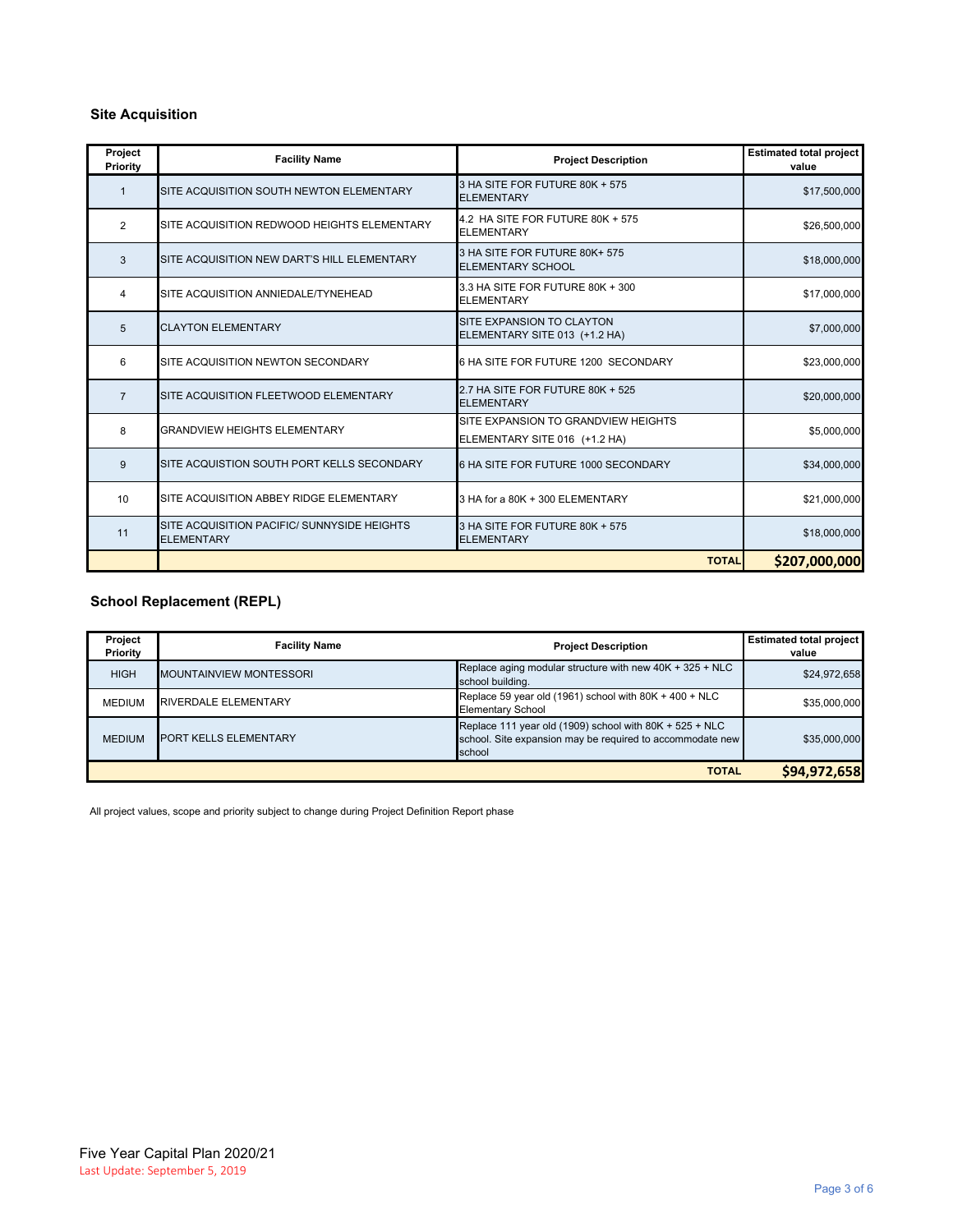# **Building Envelope Program (BEP)**

| Project<br>Priority | <b>Facility Name</b>           | <b>Project Description</b>                                | <b>Estimated total project</b><br>value |
|---------------------|--------------------------------|-----------------------------------------------------------|-----------------------------------------|
| <b>HIGH</b>         | <b>HYLAND ELEMENTARY</b>       | BUILDING ENVELOPE UPGRADE 1993 ADDITION                   | \$3,535,836                             |
| <b>MEDIUM</b>       | <b>BROOKSIDE ELEMENTARY</b>    | <b>BUILDING ENVELOPE UPGRADE</b>                          | \$10,494,772                            |
| <b>MEDIUM</b>       | <b>BAYRIDGE ELEMENTARY</b>     | BUILDING ENVELOPE UPGRADE                                 | \$3,566,584                             |
| <b>MEDIUM</b>       | <b>DOGWOOD ELEMENTARY</b>      | BUILDING ENVELOPE UPGRADE                                 | \$6,062,340                             |
| <b>MEDIUM</b>       | NORTH RIDGE ELEMENTARY SCHOOL  | BUILDING ENVELOPE UPGRADE                                 | \$7,307,396                             |
| <b>MEDIUM</b>       | NORTH SURREY SECONDARY         | <b>BUILDING ENVELOPE UPGRADE</b>                          | \$3,812,552                             |
| <b>MEDIUM</b>       | FLEETWOOD PARK SECONDARY       | BUILDING ENVELOPE UPGRADE                                 | \$16,116,240                            |
| <b>MEDIUM</b>       | <b>COUGAR CREEK ELEMENTARY</b> | <b>BUILDING ENVELOPE UPGRADE</b>                          | \$12,288,312                            |
| <b>MEDIUM</b>       | <b>CINDRICH ELEMENTARY</b>     | BUILDING ENVELOPE UPGRADE                                 | \$5,170,520                             |
| <b>MEDIUM</b>       | <b>TAMANAWIS SECONDARY</b>     | <b>BUILDING ENVELOPE UPGRADE</b>                          | \$10,607,508                            |
| <b>MEDIUM</b>       | <b>ELGIN PARK SECONDARY</b>    | BUILDING ENVELOPE UPGRADE                                 | \$11,432,536                            |
| <b>MEDIUM</b>       | L A MATHESON SECONDARY         | BUILDING ENVELOPE UPGRADE                                 | \$7,220,280                             |
| MEDIUM              | SEMIAHMOO TRAIL ELEMENTARY     | BUILDING ENVELOPE UPGRADE                                 | \$2,654,440                             |
| <b>MEDIUM</b>       | <b>EARL MARRIOTT SECONDARY</b> | BUILDING ENVELOPE UPGRADE 1985 & 1999<br><b>ADDITIONS</b> | \$1,737,172                             |
| <b>MEDIUM</b>       | LORD TWEEDSMUIR SECONDARY      | BUILDING ENVELOPE UPGRADE                                 | \$7,015,304                             |
| <b>MEDIUM</b>       | JANICE CHURCHILL ELEMENTARY    | <b>BUILDING ENVELOPE UPGRADE</b>                          | \$10,897,680                            |
| <b>MEDIUM</b>       | <b>KIRKBRIDE ELEMENTARY</b>    | BUILDING ENVELOPE UPGRADE 1993 ADDITION                   | \$2,532,852                             |
| <b>MEDIUM</b>       | SUNRISE RIDGE ELEMENTARY       | <b>BUILDING ENVELOPE UPGRADE</b>                          | \$2,654,440                             |
| <b>MEDIUM</b>       | ROYAL HEIGHTS ELEMENTARY       | BUILDING ENVELOPE UPGRADE                                 | \$1,972,896                             |
| <b>MEDIUM</b>       | QUEEN ELIZABETH SECONDARY      | <b>BUILDING ENVELOPE UPGRADE</b>                          | \$17,089,876                            |
| <b>MEDIUM</b>       | BEAVER CREEK ELEMENTARY        | BUILDING ENVELOPE UPGRADE 1993 ADDITION                   | \$5,893,060                             |
| <b>MEDIUM</b>       | MARTHA JANE NORRIS ELEMENTARY  | BUILDING ENVELOPE UPGRADE 1993 ADDITION                   | \$2,090,756                             |
|                     |                                | <b>TOTAL</b>                                              | \$152,153,352                           |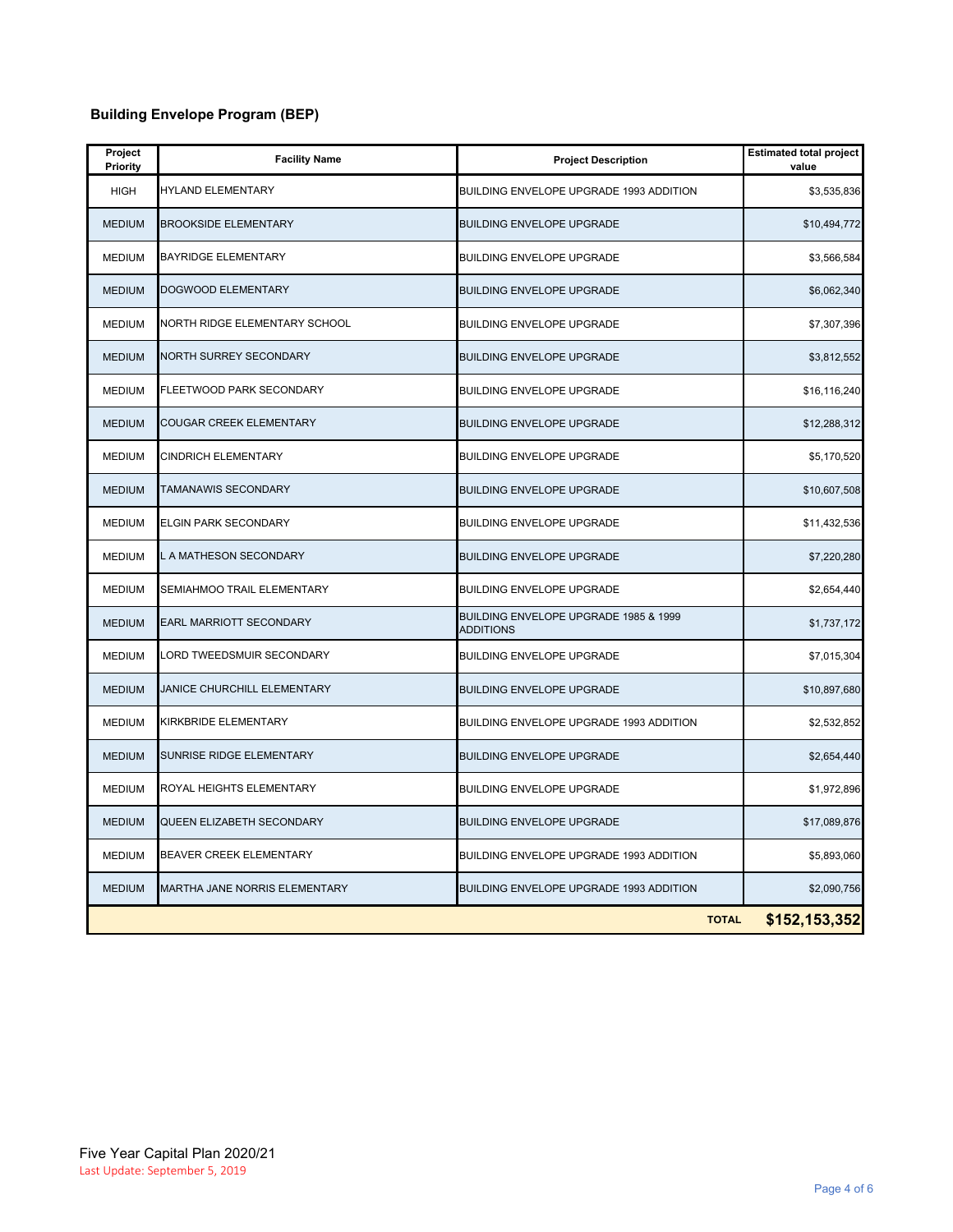# **School Enhancement Program (SEP)**

| Project<br>Priority | <b>Facility Name</b>                                                         | <b>Project Type</b>               | <b>Estimated total project</b><br>value |
|---------------------|------------------------------------------------------------------------------|-----------------------------------|-----------------------------------------|
| <b>HIGH</b>         | Sullivan Elementary                                                          | <b>Health and Safety Upgrades</b> | \$1,500,000                             |
| <b>HIGH</b>         | Various Schools (63) - On going Water Quality                                | <b>Health and Safety Upgrades</b> | \$1,500,000                             |
| <b>HIGH</b>         | Various Schools (31 school - 82 portables) Portable<br>Refreshment           | <b>Health and Safety Upgrades</b> | \$1,720,500                             |
| <b>HIGH</b>         | <b>Bear Creek Elementary</b>                                                 | <b>Mechanical Upgrades</b>        | \$809,414                               |
| <b>HIGH</b>         | Various School - Coyote Creek, Northridge,<br>Strawberry Hill, Woodland Park | <b>Electrical Upgrades</b>        | \$790,000                               |
| <b>HIGH</b>         | <b>Fraser Heights Secondary</b>                                              | <b>Mechanical Upgrades</b>        | \$482,125                               |
| <b>HIGH</b>         | Peace Arch Elementary                                                        | <b>Mechanical Upgrades</b>        | \$1,077,647                             |
| <b>Total</b>        |                                                                              |                                   | \$7.879.686                             |

### **Carbon Neutral Capital Program (CNCP)**

| Project<br>Priority | <b>Facility Name</b>             | <b>Project Type</b>          | <b>Estimated total project</b><br>value |
|---------------------|----------------------------------|------------------------------|-----------------------------------------|
| <b>HIGH</b>         | Jessie Lee Elementary            | <b>Roof Top Units</b>        | \$465,650                               |
| <b>HIGH</b>         | <b>Hyland Elementary</b>         | <b>Boiler Plant Upgrades</b> | \$530,959                               |
| <b>HIGH</b>         | <b>William Watson Elementary</b> | <b>Boiler Plant Upgrades</b> | \$494,983                               |
|                     |                                  | <b>Total</b>                 | \$1,491,592                             |

# **Seismic Mitigation Program (SMP)**

| Project<br>Priority | <b>Facility Name</b>             | <b>Project Description</b>     | <b>Estimated total project</b><br>value |
|---------------------|----------------------------------|--------------------------------|-----------------------------------------|
| <b>MEDIUM</b>       | <b>Holly Elementary</b>          | SEISMIC UPGRADE of 2 H1 Blocks | \$9,400,000                             |
| <b>MEDIUM</b>       | George Greenaway Elementary      | SEISMIC UPGRADE of 2 H1 Blocks | \$11,600,000                            |
| <b>MEDIUM</b>       | Queen Elizabeth Secondary        | SEISMIC UPGRADE of 2 H1 Blocks | \$12,000,000                            |
| <b>MEDIUM</b>       | <b>Prince Charles Elementary</b> | SEISMIC UPGRADE of H1 School   | \$12,000,000                            |
| <b>MEDIUM</b>       | David Brankin Elementary         | SEISMIC UPGRADE of 2 H3 Blocks | \$20,000,000                            |
|                     |                                  | <b>Total</b>                   | \$65,000,000                            |